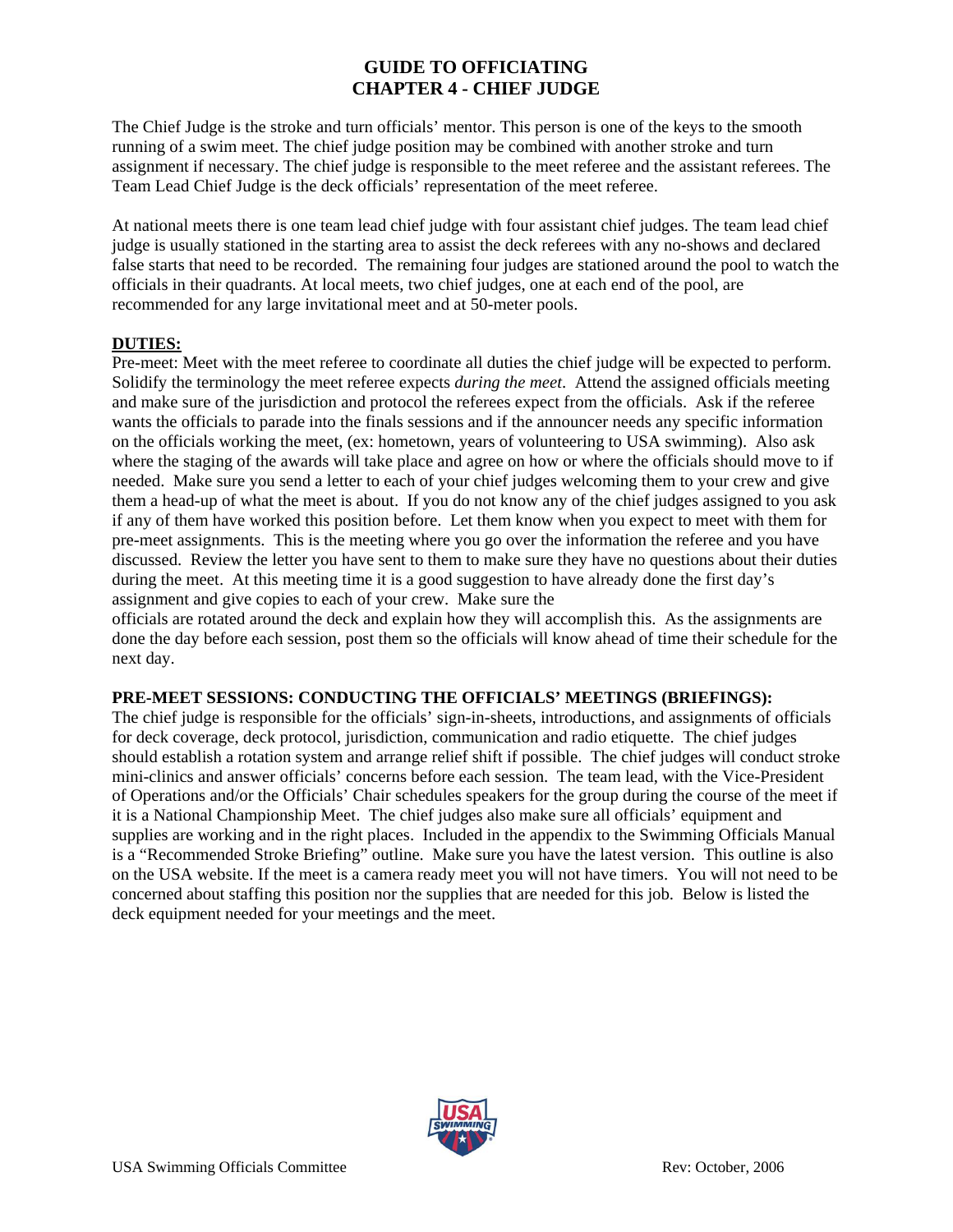## **GUIDE TO OFFICIATING CHAPTER 4 - CHIEF JUDGE**

| <b>Bells/Lap Counters</b>             | <b>Split Sheets for Distance Events</b> | Towels (to wipe chairs off)         |
|---------------------------------------|-----------------------------------------|-------------------------------------|
| Pencils                               | Relay Take-Off Slips                    | Chairs                              |
| <b>Heat Sheets</b>                    | Officials Sign-In Sheets                | Refreshments                        |
| Two-way Radios w/Headsets             | <b>Spare Batteries</b>                  | Jurisdiction Document               |
| <b>Assignment Form</b>                | <b>Stroke Information</b>               | <b>Timers Recording Sheets</b>      |
| DQ Slips                              | No-Show Slips                           | <b>IRS</b> letter from Meet Referee |
| <b>Certification Evaluation Forms</b> | <i>*Clipboards</i>                      | *Watches                            |

#### **Equipment and Forms from Facility Personnel/USA Website**

\*Clipboards and watches are not needed for a meet using cameras as back-up timing.

### **DURING COMPETITION:**

The chief judges are placed inconspicuously at the pool corners. During the free-style events they may be seated as long as they can still view their officials watching the turns.

The chief judge's focus is on the officials in his or her quadrant. When noticing an infraction, the official shall raise a hand immediately or make eye contact (for FINA protocol meet) immediately to the chief judge. The chief judge alerts the deck referee by two-way radio of a possible disqualification and at what position the infraction occurred, (e.g. "possible disqualification, stroke judge lane 1 or 8 side*"* or "possible disqualification, lane X start/turn end"). The team lead shall insure continued deck coverage during the discussion of the disqualification. The chief judge will approach that official and ask:

- What did you see?
- What is the rule?
- What is your jurisdiction?

After the chief judge hears the answers from the official, the infraction is reported to the referee using correct terminology. The Radio Etiquette and Protocol guidelines are available on the officials section of the USA Swimming website.

The chief judge then should recommend to the referee that they accept if all information is correct or not to accept the disqualification from the official if something was wrong with the information or jurisdiction. It is then the responsibility of the chief judge at the finish end of the pool to notify the swimmer if the disqualification stands. It is recommended that the chief judge call the swimmer to a position behind the seated officials to notify him/her of the disqualification. It is also the chief judges' responsibility to notify the swimmers that if they do not agree with the infraction their coach has a right to talk with the referee about the call that was made.

The decision to accept or reject a disqualification is the responsibility of the referee. When the decision to accept has been made the chief judge fills out the disqualification slip and verifies all the information is correct, has that official sign the disqualification form and then turns over the slip to the referee. If a slip is filled out at the turn end of the pool, use the stroke judges as couriers to turn the slip into the referee on duty.

In the event there is a false start the team lead chief judge or the chief judge assigned at the starting area corner will notify the swimmer of the infraction.

If an official needs to be excused for any reason, the chief judges have the responsibility to maintain equal coverage on the deck at all times and may assign relief officials to the vacant position or may assume the